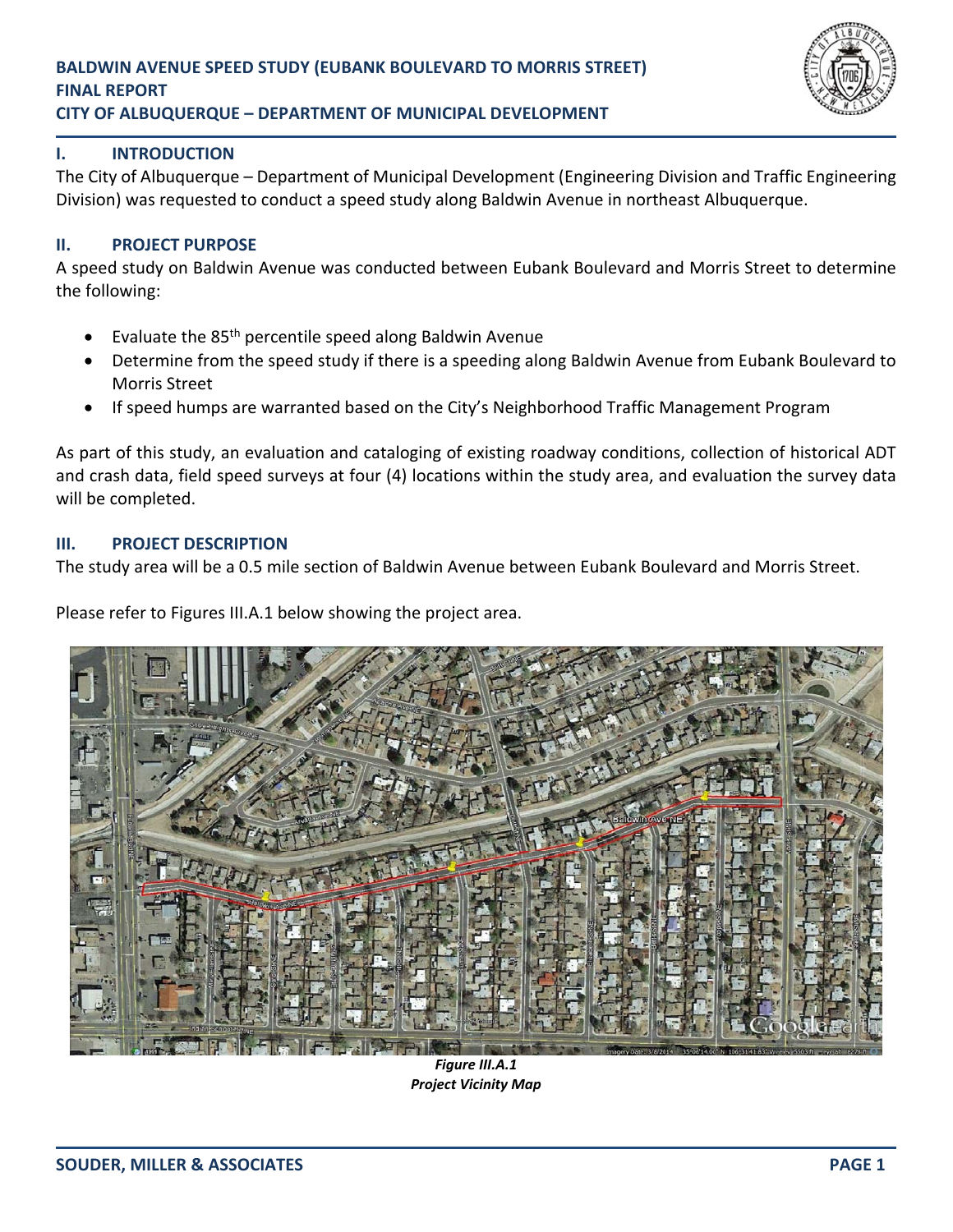

## **IV. BACKGROUND OF SPEED LIMITS**

Speed limits are established on roadways of virtually all classifications, from interstate freeways to low‐volume local streets. The primary purpose of speed limits is to give motorists clear instruction as to what is a reasonable speed for them to drive at while traveling on a given roadway.

Among regulatory signage, speed limit signs arguably contain the most critical information that motorists need to be informed of while driving (next to stop signs, which are considered the highest impact regulatory sign). Drivers unfamiliar with a roadway often do not realize what characteristics the roadway has, and properly established speed limit signs give them the information they need to drive the roadway safely.

The NMDOT has guidelines for analyzing and establishing posted speed limits; the following text is based on one such example:

Realistic posted speed limits are of public importance for many reasons:

- They invite public compliance by conforming to the behavior or the driving majority
- They give clear reminders of safe and reasonable speeds to non-conforming violators
- They offer the most effective tool for law enforcement of safe driving
- They will minimize public antagonism toward law enforcement that results from unreasonable regulations

Improperly, or artificially low, posted speed limits can cause problems for state and local agencies for several reasons:

- They do not encourage voluntary compliance, since they do not reflect the behavior of the majority
- They make the behavior of the majority unlawful
- They maximize public antagonism toward law enforcement, since the perception is that the police are enforcing a "speed trap"
- They create a bad image for a community in the eyes of visitors/tourists

#### **IV.A SETTING SPEED LIMITS**

In accordance with Section 66‐7‐303 of the New Mexico Criminal and Traffic Law Manual, the speed limit on state highways shall be set by the Cabinet Secretary of the Department of Transportation, based on an engineering survey and traffic investigation that includes the following parameters:

- Spot speed studies (typically consisting of 100 vehicles)
- Roadway geometry/number of lanes
- Roadside environment and characteristics
- Building setbacks (if within a commercial business district)
- Driveway and intersection spacing/density
- Historical crash data for the roadway study area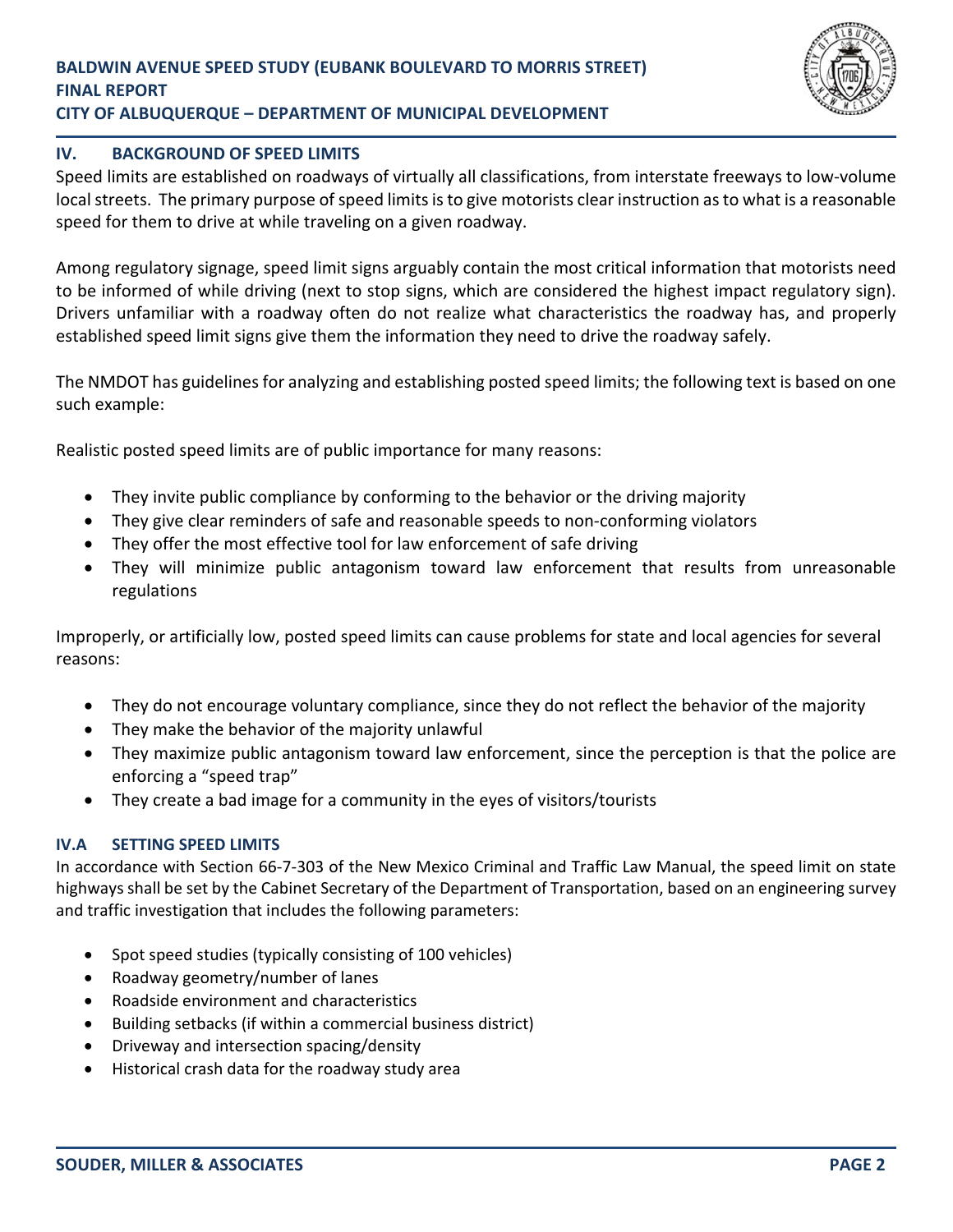

Many speed limits are established using the theory of the 85<sup>th</sup> percentile. Out of the (typically) 100 vehicles surveyed, beginning with the fastest vehicle speed recorded the 15<sup>th</sup> vehicle from that speed is determined to show where the 85<sup>th</sup> percentile speed is. This is assuming that most drivers (85%) drive within reasonable limits. The posted speed limit can then be established and is usually the 5-mph increment just below the  $85<sup>th</sup>$  percentile speed. For example, if the 85<sup>th</sup> percentile speed has been determined by an engineering survey to be 47 mph, the posted speed would be 45 mph. This method of posting speed limits allows for a reasonable posted speed limit that can be enforced by local agencies, without creating a speed trap.

For surveys with a different amount than 100 vehicles, the  $85<sup>th</sup>$  percentile speed is determined by the following formula:  $100/15$  = # of vehicles surveyed/X (where x is the vehicle at the 85<sup>th</sup> percentile). For example, a 50 vehicle survey would result in:

 $100/15 = 50/X$  $X = 7.5$ , or the  $8<sup>th</sup>$  vehicle in the survey

Other methods are frequently used to further analyze the posting of speed limits – these are the mode, median and geometric mean:

- The mode is the most frequently clocked vehicle speed in a given survey for example, in a 100 vehicle survey where 12 vehicles were clocked traveling 55 mph and no other speed was observed as frequently, the mode is 55 mph.
- The median is the numerical midpoint of a given survey in a survey of 100 vehicles, the speeds of the 50<sup>th</sup> and  $51<sup>st</sup>$  vehicles are added and divided by 2 to obtain the median speed. If the  $50<sup>th</sup>$  vehicle of such a survey was traveling 56 mph and the 51<sup>st</sup> vehicle was also traveling 56 mph, the resulting median speed would be  $(56+56)/2 = 112/2 = 56$  mph.
- The geometric mean is described as follows: "*an average of a set of numbers that is calculated by multiplying all the numbers ("n"), and taking the nth root of the total."*

Formula for Geometric Mean**:**  Geometric Mean =  $((X_1)(X_2)(X_3)$ ........ $((X_N))^{1/N}$ 

where X = Individual Score (speed) N = Sample size (Number of scores)

Geometric Mean Example: To find the Geometric Mean of speeds 31, 32, 35, 38, and 40 mph.

Step 1:  $N = 5$ , the total number of values. Find  $1/N$ .  $1/N = 0.2$ 

 Step 2: Determine Geometric Mean using the formula.  $((31)(32)(35)(38)(40))^{0.2} = (52,774,400)^{0.2}$ Geometric Mean = 35.03 mph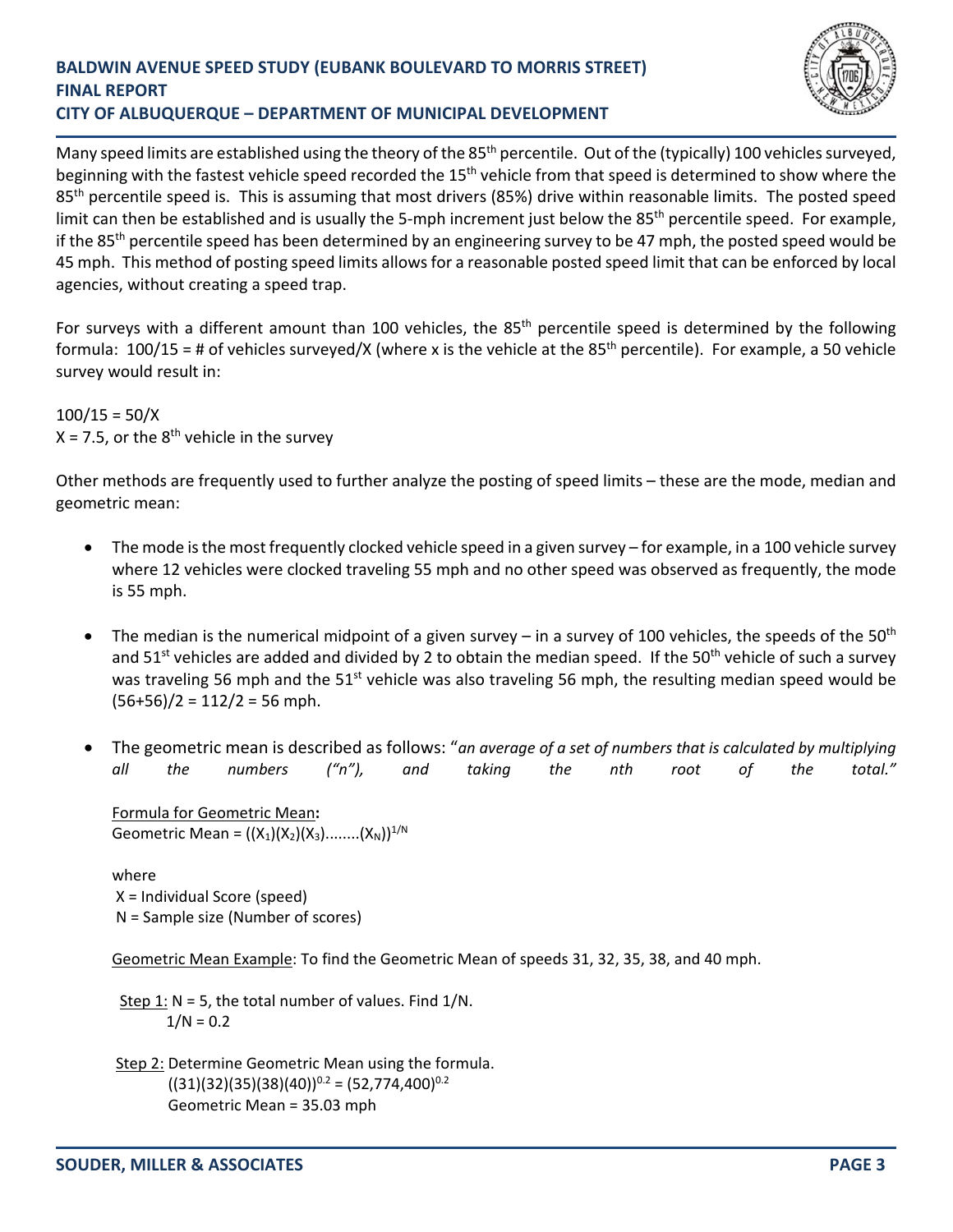

In most cases, the geometric mean of a speed study will be of similar value of the median, often within 1 to 2 mph on either side of the median. In the above example, the median speed would be the third vehicle surveyed (55 mph), and the geometric mean is 55.09 mph.

## **IV.B STUDY AREA**

The study area is along Baldwin Avenue between beginning at Eubank Boulevard and ending at Morris Street. Within the study area the existing speed limit along Baldwin Avenue is 25 mph.

Traffic counts and speed data was collected at four (4) locations along Baldwin Avenue. Traffic/speed count locations were collected at the following locations:

- Location #1: Baldwin Avenue west of Carol Street
- Location #2: Baldwin Avenue west of Blume Street
- Location #3: Baldwin Avenue west of Elizabeth Street
- Location #4: Baldwin Avenue west of Propps Street

The AADT for the four locations listed above are listed below:

|                 | <b>AADT</b> |             |             |
|-----------------|-------------|-------------|-------------|
| <b>Location</b> | Lane 1 (EB) | Lane 3 (WB) | <b>AADT</b> |
| #1              | 396         | 384         | 780         |
| #2              | 349         | 358         | 707         |
| #3              | 367         | 326         | 693         |
| #4              | 311         | 372         | 683         |
| <b>TOTALS</b>   | 356         | 360         | 716         |
| Table IV.B      |             |             |             |

# *AADT Count Data Results*

Baldwin Avenue study area ranges from 356 to 360 vehicles per day.

Traffic count data is located in Appendix A.

The speed survey segments are described in more detail below, beginning with the westernmost portion of the corridor at Eubank Boulevard and terminating at Morris Street. Each study segment will have descriptions of roadside environment, driveway and intersection density and photographs illustrating the study segment. From the westerly terminus of the study area, each survey segment is described as follows: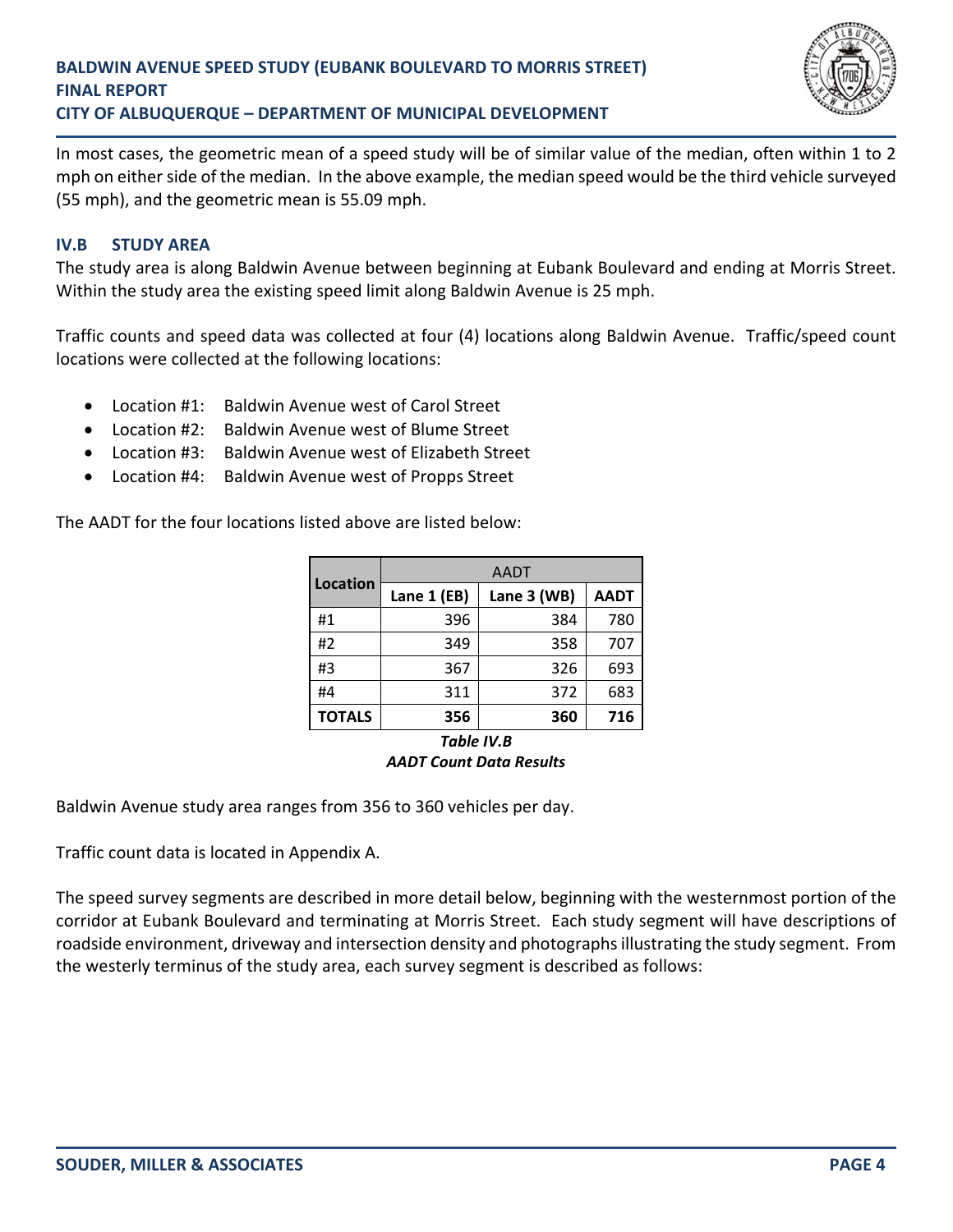

# **IV.B.1 – SEGMENT 1: BALDWIN AVENUE BETWEEN EUBANK BOULEVARD AND CAROL STREET** This segment of the study area is ROW width of 43'. A breakdown of the ROW is listed below:

- 30' asphalt pavement
- 2.5' curb and gutter
- 4' sidewalk

Sidewalk, curb and gutter exist on both sides of Baldwin Avenue. Below is a photo showing the cross‐section listed above.



*Figure IV.B.1 Baldwin Avenue west of Carol Street* 

There is one intersection (Mary Ellen Street) and 11 driveways (4 commercial, 7 residential) within this segment of the study area. Driveways access 2 commercial businesses and 7 residential homes.

Results of the speed study for Segment 1 is listed below:

| <b>Location #1</b> | Lane 1<br>(EB) | Lane 3<br>(WB) | Comb<br><b>Total</b> |
|--------------------|----------------|----------------|----------------------|
| Average            | 18.5           | 20.4           | 19.4                 |
| 50th Percentile    | 21.3           | 22.6           | 21.8                 |
| 10mph Pace         | 23.3           | 25.2           | 24.2                 |
| 85th Percentile    | 27.1           | 28.4           | 27.9                 |

*Table IV.B.1 Location #1 Speed Study Results*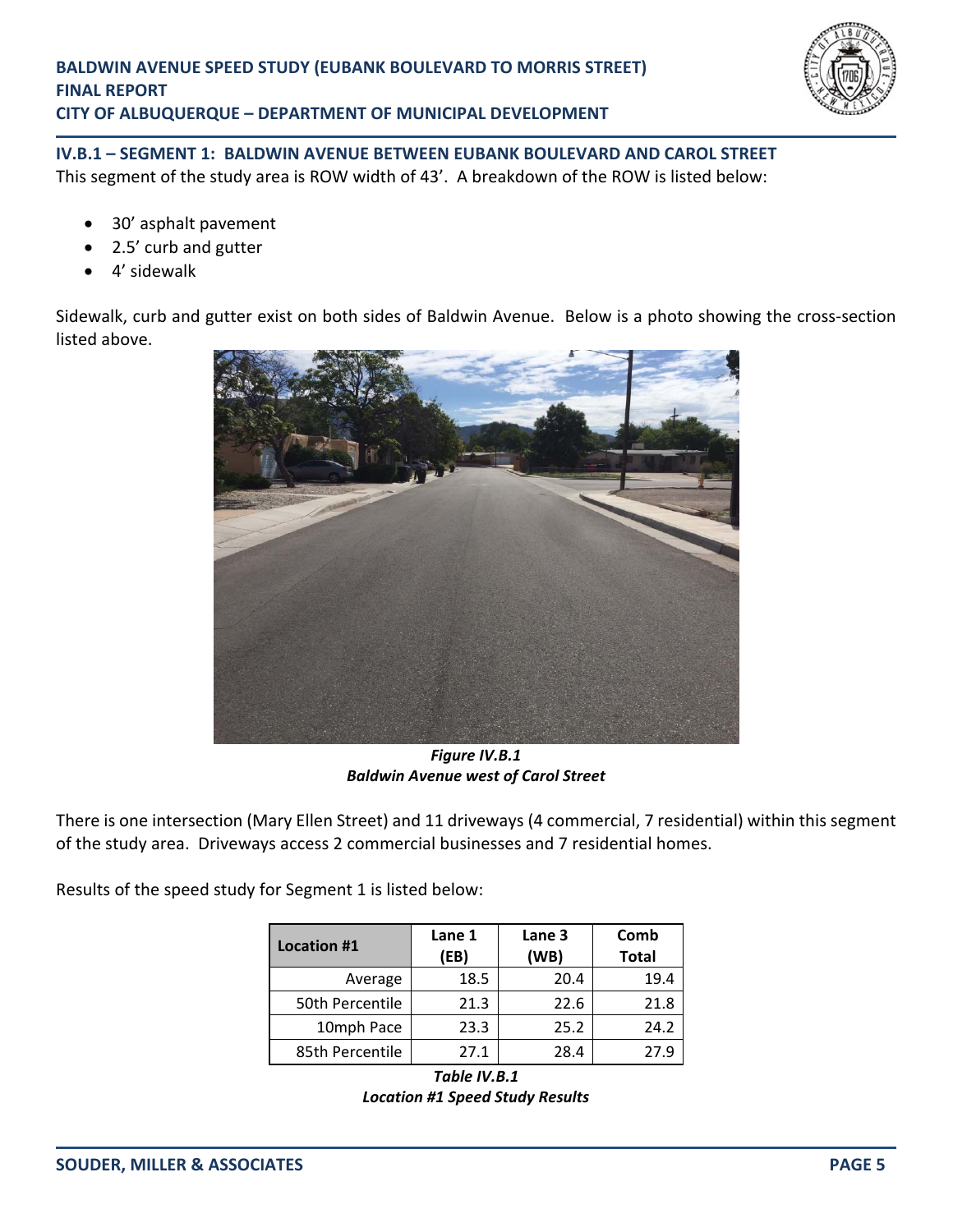

# **IV.B.2 – SEGMENT 2: BALDWIN AVENUE BETWEEN CAROL STREET AND BLUME STREET**

This segment of the study area is ROW width of 42'. A breakdown of the ROW is listed below:

- 30' asphalt pavement
- 2.5' curb and gutter
- 3.5' sidewalk

Sidewalk, curb and gutter exist on both sides of Baldwin Avenue. Below is a photo showing the cross-section listed above.



*Figure IV.B.2 Baldwin Avenue west of Blume Street* 

There are two (2) intersections (Christine Street & Pitt Street) and 15 driveways within this study area. All driveways provide access to residential homes.

Results of the speed study for Segment 2 is listed below:

| <b>Location #2</b> | Lane 1<br>(EB) | Lane 3<br>(WB) | Comb<br><b>Total</b> |
|--------------------|----------------|----------------|----------------------|
| Average            | 23.2           | 21.1           | 22.2                 |
| 50th Percentile    | 24.7           | 23.1           | 23.9                 |
| 10mph Pace         | 27.6           | 26.3           | 27                   |
| 85th Percentile    | 31.6           | 29             | 29.9                 |

*Table IV.B.2 Location #2 Speed Study Results*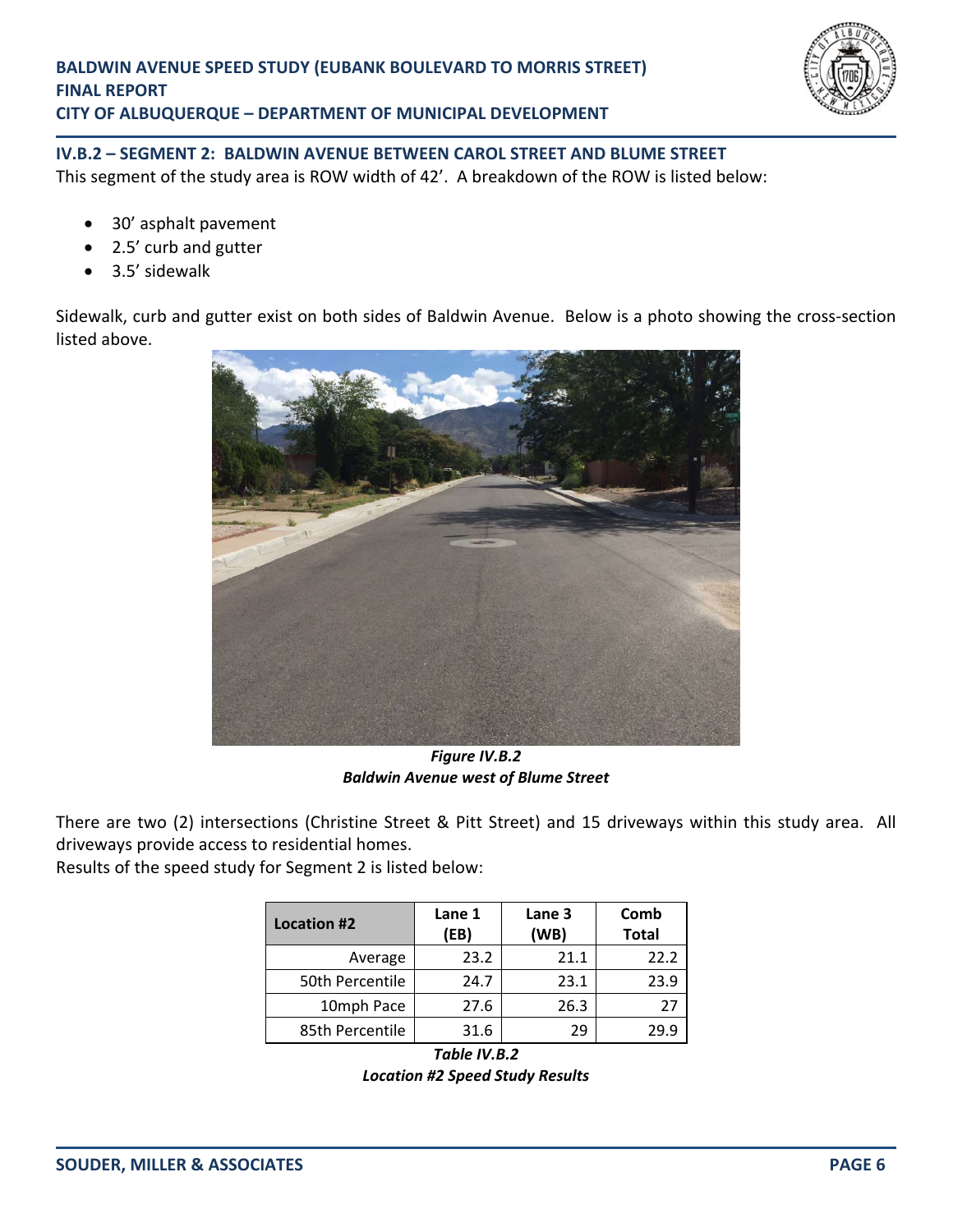

# **IV.B.3 – SEGMENT 3: BALDWIN AVENUE BETWEEN BLUME STREET AND ELIZABETH STREET**  This segment of the study area is ROW width of 42'. A breakdown of the ROW is listed below:

- 30'asphalt pavement
- 2.5' curb and gutter
- 3.5' sidewalk

Sidewalk, curb and gutter exist on both sides of Baldwin Avenue. Below is a photo showing the cross-section listed above.



*Figure IV.B.3 Baldwin Avenue west of Elizabeth Street*

There is one (1) intersections (Britt Street) and 11 driveways within this study area. All driveways provide access to residential homes. The intersection at Baldwin Avenue and Britt Street is a STOP controlled (four‐way). While conducting field inventory of the corridor, it was noted that there were at least three (3) instances where traffic along Baldwin Avenue did not obey the STOP signs and appeared to be speeding thru the intersection.

Results of the speed study for Segment 3 is listed below:

| Location #3     | Lane 1<br>(EB) | Lane 3<br>(WB) | Comb<br><b>Total</b> |
|-----------------|----------------|----------------|----------------------|
| Average         | 18             | 19.7           | 18.8                 |
| 50th Percentile | 21             | 22             | 21                   |
| 10mph Pace      | 22.7           | 23.7           | 23.2                 |
| 85th Percentile | 24.7           | 27.1           | 25.9                 |

*Table IV.B.3 Location #3 Speed Study Results*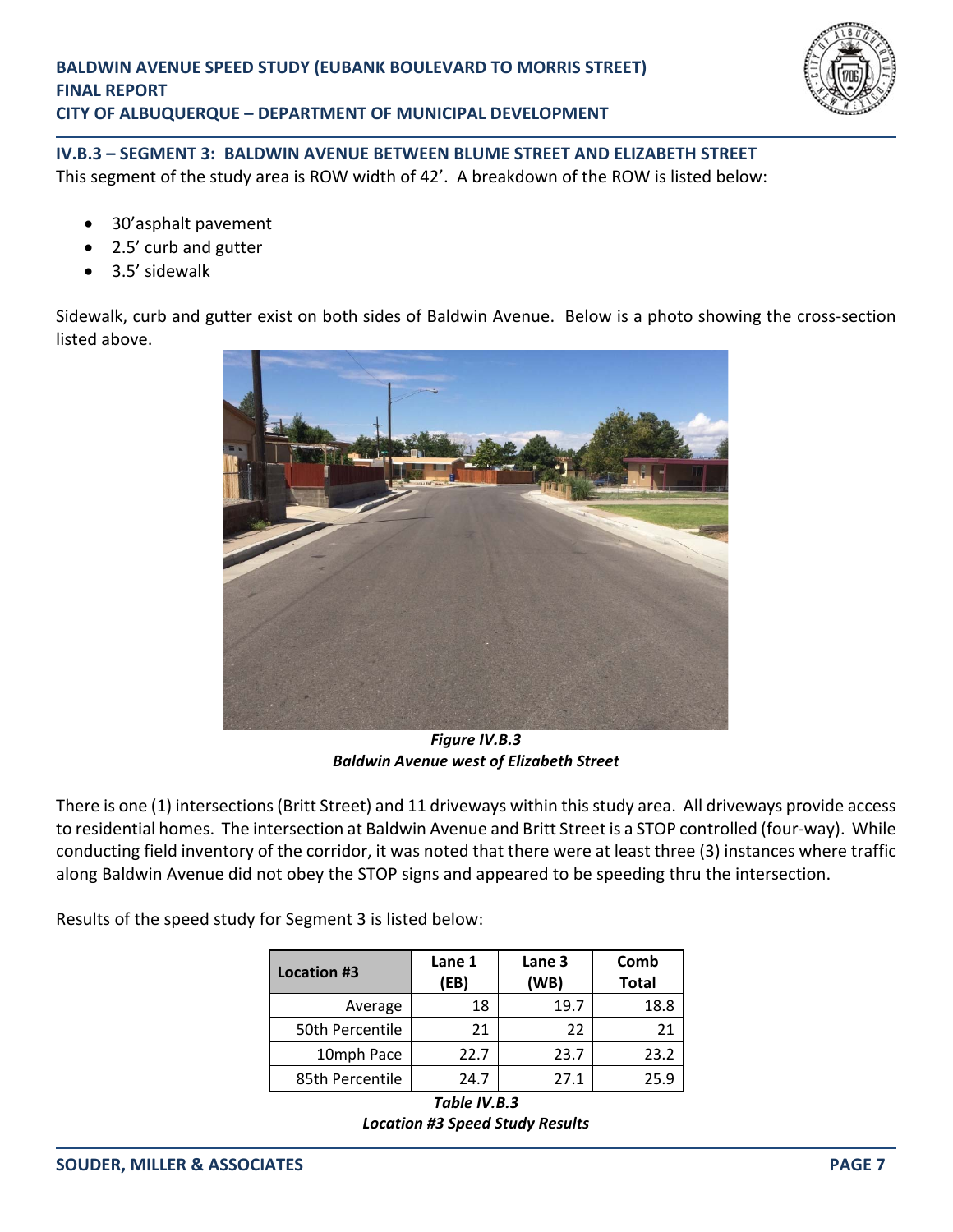

# **IV.B.4 – SEGMENT 4: BALDWIN AVENUE BETWEEN ELIZABETH STREET AND PROPP STREET**  This segment of the study area is ROW width of 42'. A breakdown of the ROW is listed below:

- 30' asphalt pavement
- 2.5' curb and gutter
- 3.5' sidewalk

Sidewalk, curb and gutter exist on both sides of Baldwin Avenue. Below is a photo showing the cross-section listed above.



*Figure IV.B.4 Baldwin Avenue west of Propps Street*

There is one (1) intersection (Betts Street) and 10 driveways within this study area. All driveways provide access to residential homes.

Results of the speed study for Segment 4 is listed below:

| <b>Location #4</b> | Lane 1<br>(EB) | Lane 3<br>(WB) | Comb<br><b>Total</b> |
|--------------------|----------------|----------------|----------------------|
| Average            | 20.9           | 20.4           | 20.6                 |
| 50th Percentile    | 22.7           | 22.4           | 22.6                 |
| 10mph Pace         | 24.8           | 24.4           | 24.5                 |
| 85th Percentile    | 28.2           | 27.6           | 27.8                 |

*Table IV.B.4 Location #4 Speed Study Results* 

Speed study results for all four locations are listed in Appendix B.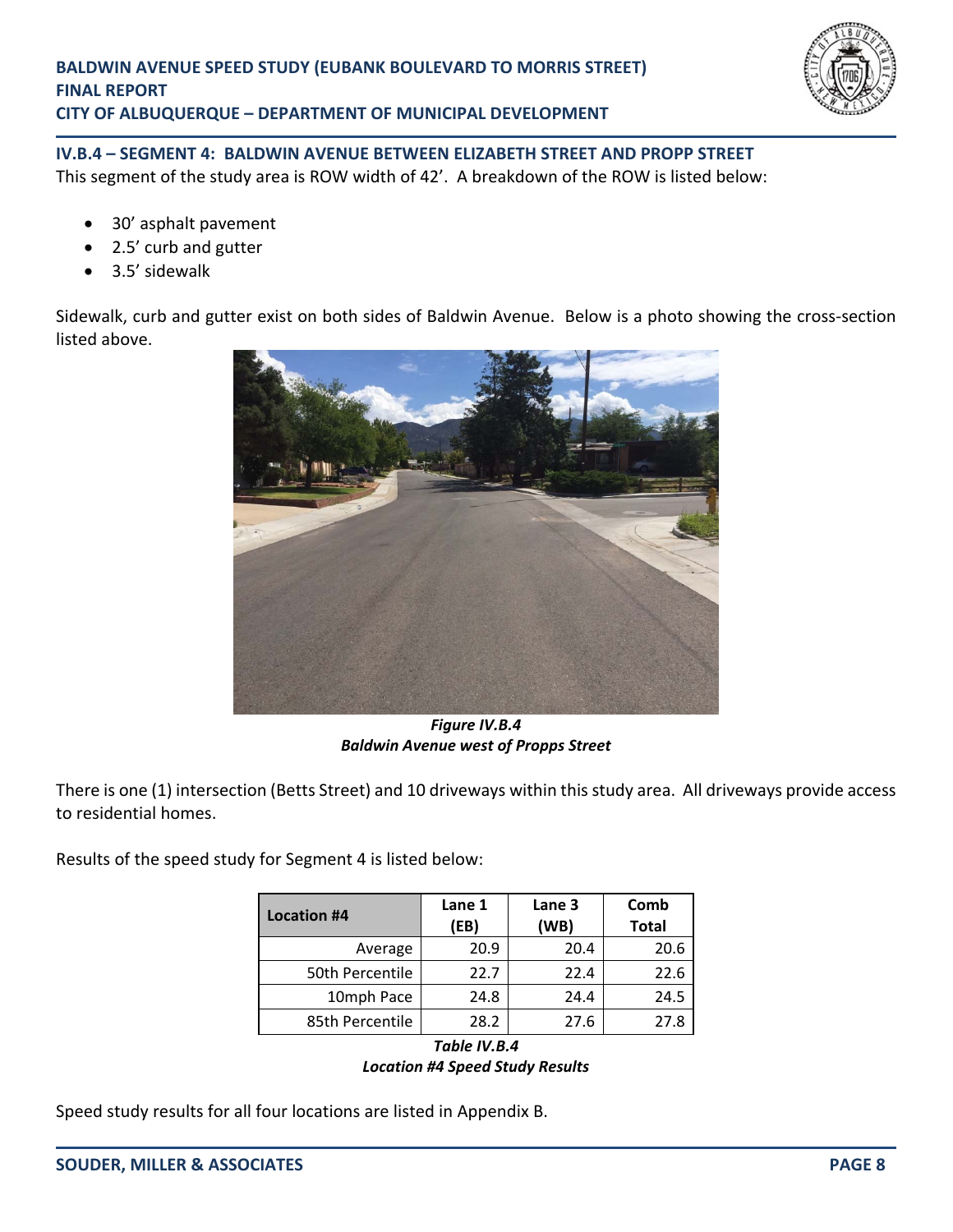

## **V. CRASH DATA**

Crash data was requested from the Traffic Safety Bureau at New Mexico Department of Transportation. NMDOT stated that there were no reported crashes along Baldwin Avenue within the study area. The only crashes that were reported were at the intersections of Eubank Boulevard/Baldwin Avenue and Morris Street/Baldwin Avenue.

### **VI. SPOT SPEED STUDY RESULTS**

When considering establish a new posted speed limit, or revising an existing posted speed limit, on a given roadway a survey of traffic speeds is critical to determine a reasonably posted speed limit.

But before a posted speed limit can be modified, analysis must be conducted to ascertain whether or not the speed limit can be adjusted without resulting in further increases of motorists' travel speeds. Motorists usually drive at speeds that they feel safe, based on the observable roadway conditions; this means that if a roadway is wide, flat and straight, the motorist will drive at a speed they feel comfortable based on what they observe as opposed to what a speed limit sign would say. To elaborate further, a four‐lane street that is flat and straight with no unusual conditions that has a posted speed of 30 mph would probably result in most motorists traveling well over that posted speed, because the roadway conditions dictate that they could safely drive much faster.

In the case of Baldwin Avenue between Eubank Boulevard and Morris Street, the posted speed limit is 25 mph, and roadway conditions throughout the corridor are fairly consistent: controlled access, good pavement condition with wide (11') travel lanes, and on‐street parking. Thus, there are no unusual roadway conditions through the corridor.

Also, over 700 vehicles were surveyed at four (4) locations within the study area. The surveyed vehicles showed that 30% of those surveyed vehicles were traveling higher than the posted speed limit (i.e. greater than 26 mph). Segment #2 was to have shown to have the highest percentage (44%) of the traffic exceeding the 25 mph posted speed limit. Segment #3 was to have shown the lowest percentage (17%) of traffic exceeding the 25 mph posted speed limit. This 85% percentile speeds measured for the corridor (both directions) of 27.9 mph indicates that the 25 mph speed limit on the study area of Baldwin Avenue is probably a reasonably posted speed limit. The survey results essentially make lawbreakers of 30% of the motorists who use this roadway.

| <b>Corridor Totals</b> | Lane 1<br>(EB) | Lane 3<br>(WB) | Comb<br><b>Total</b> |
|------------------------|----------------|----------------|----------------------|
| Average                | 20.2           | 20.4           | 20.3                 |
| 50th Percentile        | 22.4           | 22.5           | 22.3                 |
| 10mph Pace             | 24.6           | 24.9           | 24.7                 |
| 85th Percentile        | 27.9           | 28.0           | 27.9                 |

Results of the speed study for the entire study area is listed below:

*Table VI.1 Baldwin Avenue Speed Study Results*